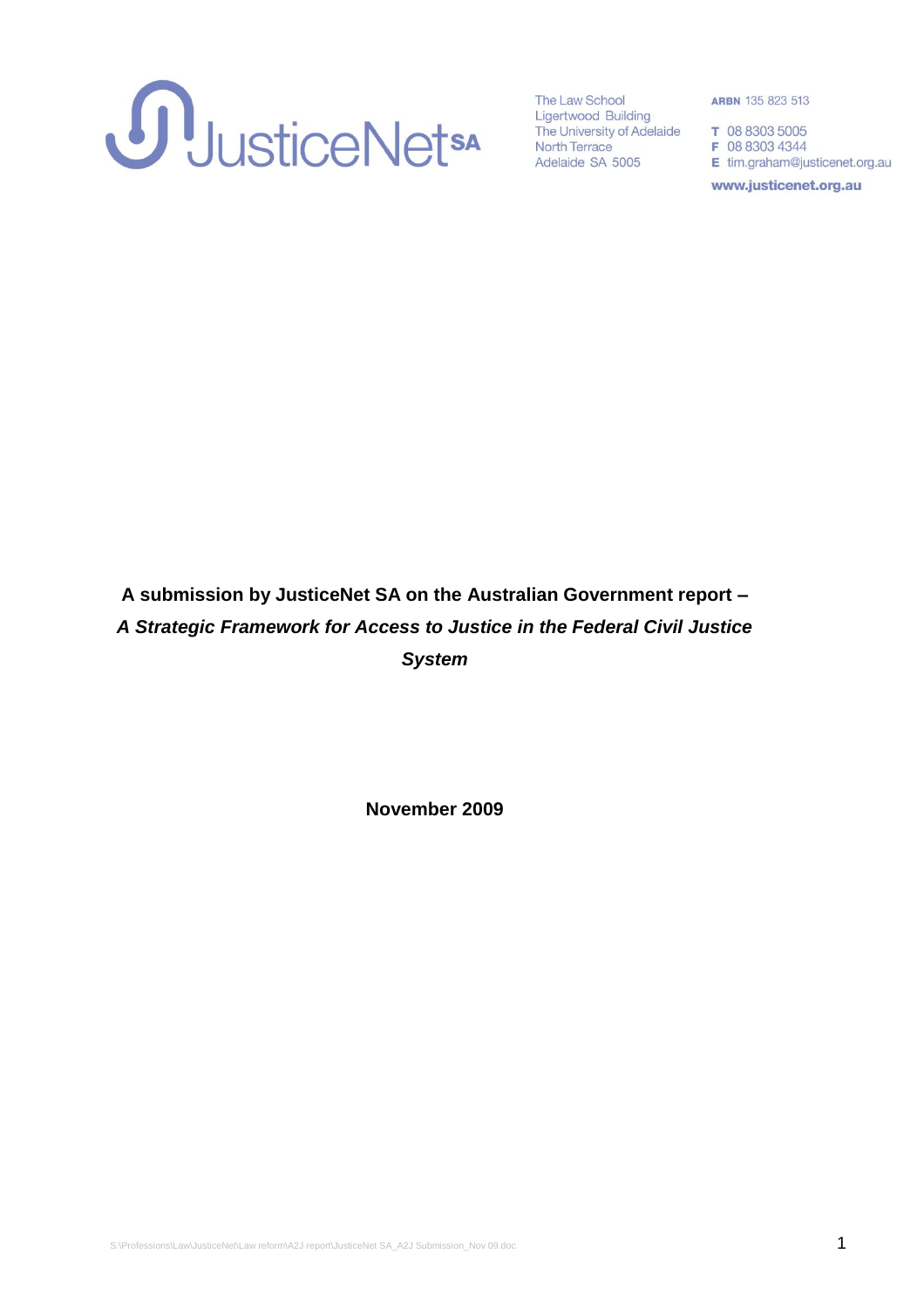## **Introduction**

- 1. JusticeNet SA Inc. (JusticeNet) welcomes the recent agreement by the Standing Committee of Attorneys-General on a coordinated approach to improving access to justice and in particular, the opportunity to comment on the recommendations contained in the report entitled *A Strategic Framework for Access to Justice in the Federal Civil Justice System* (the Report).
- 2. It is noted that five key principles underpin the Report namely accessibility, appropriateness, equity, efficiency and effectiveness. To achieve a national approach to access to justice the report proposes a coordinated approach on how legal assistance services are funded and delivered, suggests options to ensure seamless access to information and services and to improve the interrelationship between the Commonwealth, State and Territory systems.
- 3. JusticeNet is broadly supportive of the central recommendation in the Report to use a strategic framework to better coordinate access to justice across the federal civil justice system. We consider that increased funding in absolute terms will be required to deliver on the improvements and reforms proposed in the Report.
- 4. No doubt funding more and better information and advice services will result in improved justice outcomes. However, further investment in that area will eventually become a false economy as the law of diminishing returns takes effect. Information and advice services can never satisfy all legal needs. Some will inevitably be forced into embarking on court based dispute resolution. There will always be the need for greater and more customised levels of assistance. The justice system must, above all, remain flexible and responsive to community needs. Over reliance on uniform or readymade forms of assistance will inevitably leave gaps that pro bono clearing houses such as JusticeNet cannot always meet.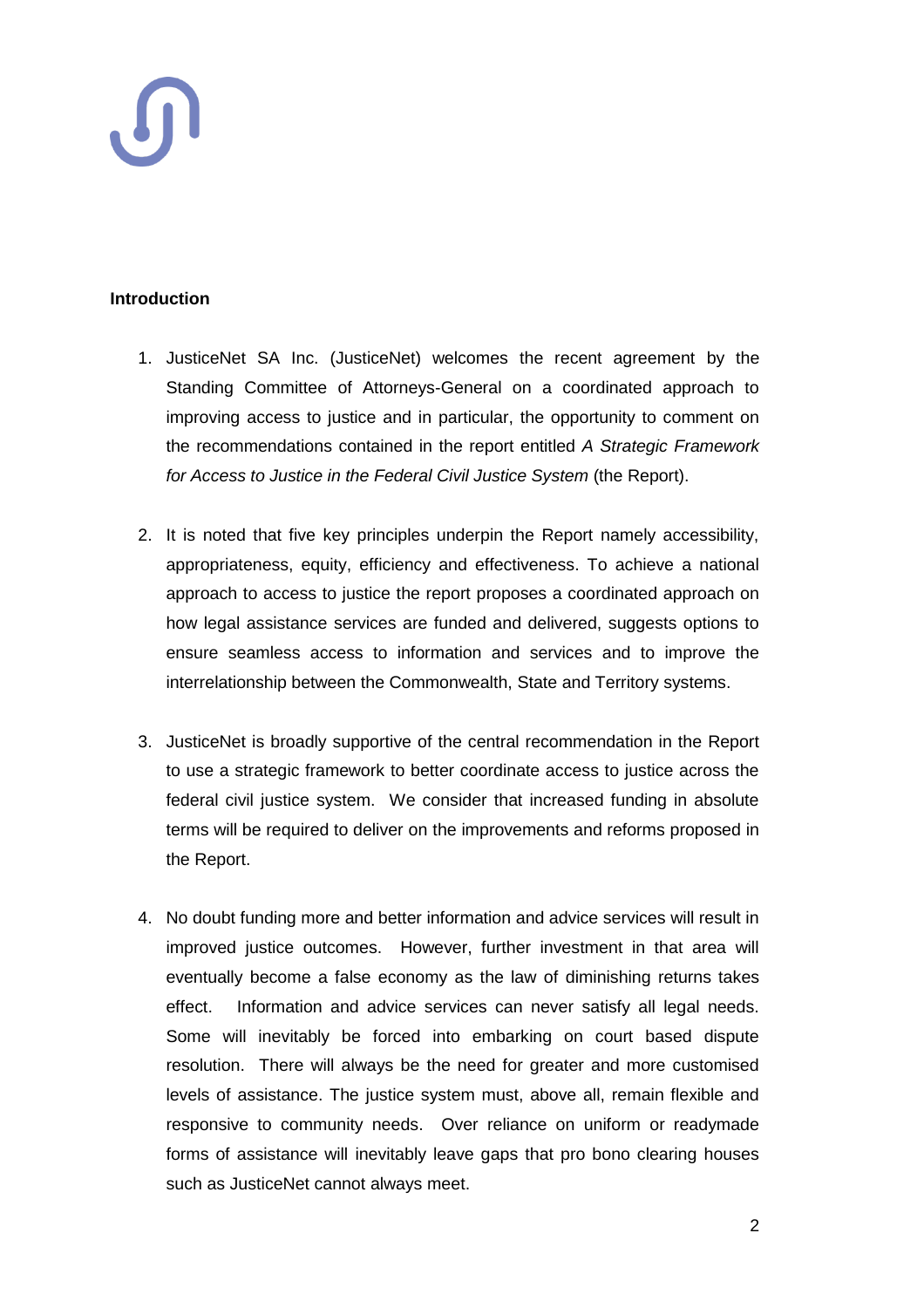

- 5. As a relatively new service with limited resources we must limit our further comments to select areas of the Report. The balance of our submission addresses the following matters:
	- An overview of JusticeNet:
	- 'No wrong number, no wrong door' (Chapter 6)
	- Public interest cost orders (Chapter 8);
	- The absence of pro bono and the role of pro bono clearing houses (Chapter 8).

### **An overview of JusticeNet**

- 6. JusticeNet is an independent, not for profit legal assessment and referral service. JusticeNet and other pro bono clearing houses play an important role in facilitating access to justice in many areas including the federal civil justice system. JusticeNet was launched on 2 July 2009 and currently employs a fulltime Director and a part-time administration officer. JusticeNet also utilises volunteers from South Australian law schools, and secondees from legal offices assisting with the day to day running of the service.
- 7. JusticeNet facilitates access to justice for charitable organisations and individuals who lack the means to afford a lawyer and are unable to obtain the requisite legal assistance from existing legal service providers. JusticeNet achieves this in two key ways:
	- we match eligible individuals and organisations with a 'safety net' of member law firms and barristers who are willing to provide legal assistance on a pro bono basis; and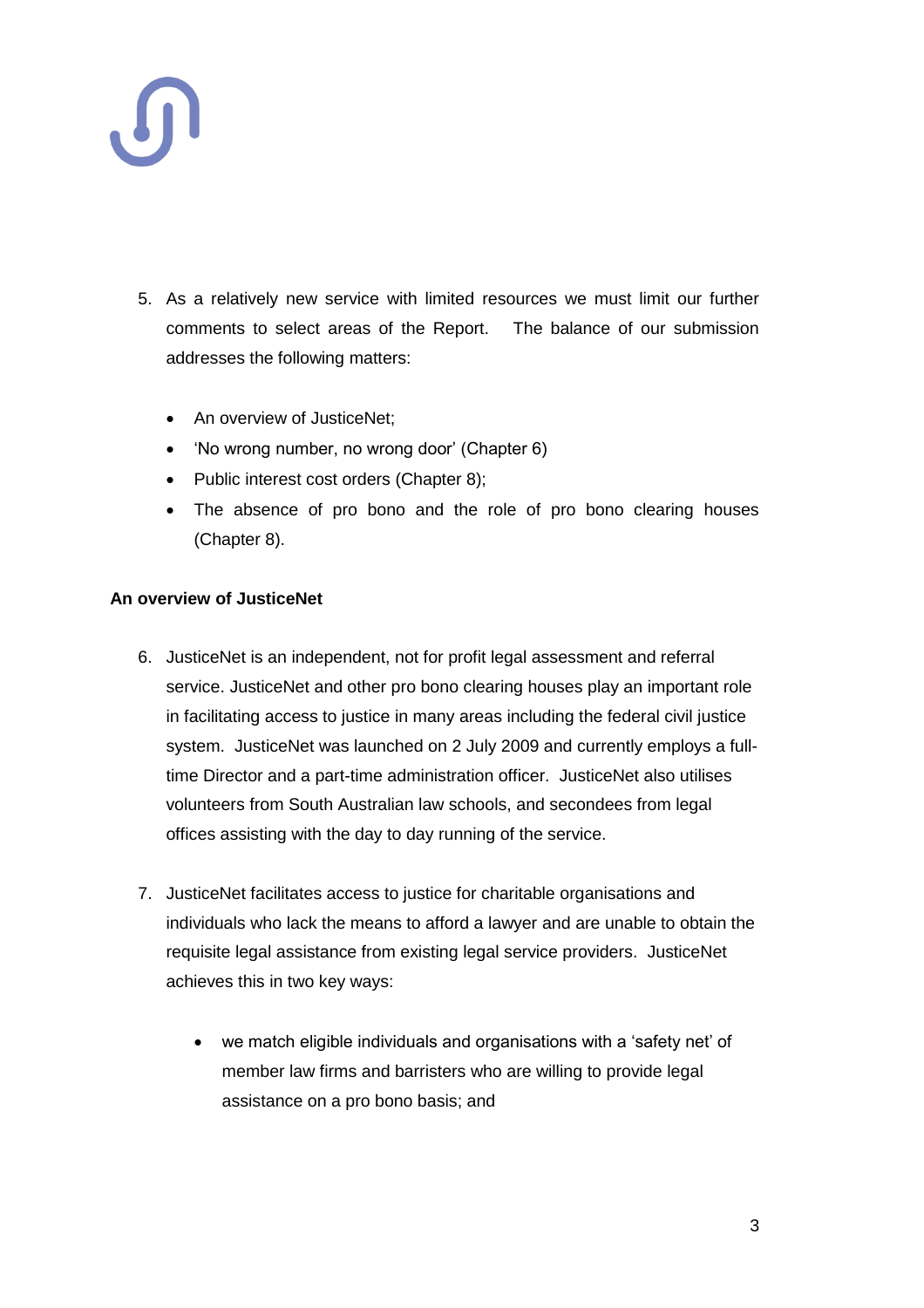

- where matters are ineligible for pro bono assistance, JusticeNet refers applicants to existing specialist or generalist legal and other support services (including financial counselors, advocacy services and so on).
- 8. Our primary function is to receive, assess and refer requests for pro bono legal assistance in a coordinated manner which maximizes the efficient use of pro bono capacity within the legal profession and, through those activities, grows that capacity.
- 9. JusticeNet therefore plays an integral role in the delivery of legal services in South Australia. It must be noted, however, that JusticeNet and other like organisations do not and cannot meet all unmet need for legal services in Australia. They are not a substitute for properly funded Legal Aid Commissions and Community Legal Centres.
- 10. The South Australian legal profession has always provided a significant amount of legal services on a pro bono basis. This pro bono work has until now been undertaken on a largely ad hoc basis. Prior to the establishment of JusticeNet there was no mechanism in South Australia for collecting and assessing the claims of those with unmet legal needs and matching pro bono capacity with demand in a coordinated fashion. For those with legal problems there was no central organisation to contact for a referral. For the profession, ad hoc pro bono assistance was time consuming as much time was spent sorting which cases had merit and those which did not.
- 11. JusticeNet works collaboratively with other stakeholders which make up the South Australian legal profession, including the Legal Services Commission, Community Legal Centres, law schools, private law firms and the South Australian Bar.
- 12. JusticeNet is funded to the middle of 2010 by a grant from the Law Foundation of South Australia. We have an increasing number of financial law firm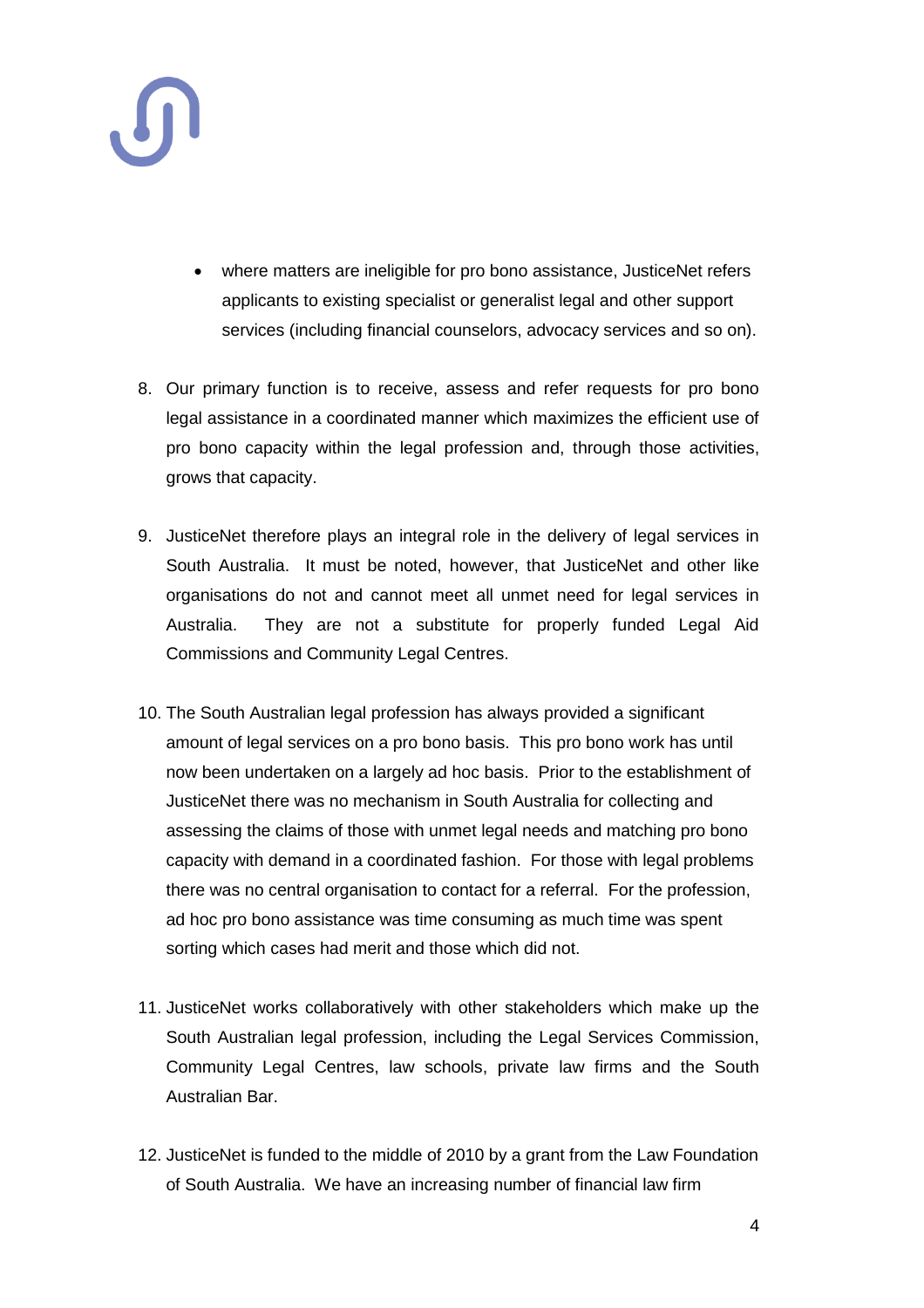

members and barristers and we are having discussions with all major stakeholders and supporters to help secure a sustainable financial position. The Bar Association, for example, has committed some funding to JusticeNet for next financial year. It is hoped that State and Federal Governments will also provide ongoing support.

- 13. JusticeNet provides pro bono assistance on a discretionary basis. Those seeking assistance are subject to a means and merits test. Applicants must also establish that they are unable to obtain the requisite legal assistance elsewhere. JusticeNet is careful to avoid duplicating existing service providers. In practice this means that applicants must be unable to obtain legal aid funding or assistance from a Community Legal Centre, the Litigation Assistance Fund (operated by the Law Society) or, in appropriate circumstances, a lawyer acting on a contingency basis.
- 14. An applicant will be eligible in most cases for assistance if they meet the following criteria:
	- they have insufficient means to afford requisite legal services without undue hardship; and
	- they are an individual or a not-for-profit organisation whose purpose (s) is primarily charitable; and
	- they have a problem requiring a legal remedy for which there are reasonable prospects of a successful outcome, and the applicant would suffer significant injustice if not legally represented, or the matter concerns an issue of public interest; and
	- they are unable to obtain the requisite services from an alternative legal services provider; and
	- the matter is of such a nature that the applicant could not reasonably be expected to self-represent; and
	- the Assessment Panel considers that in all the circumstances the matter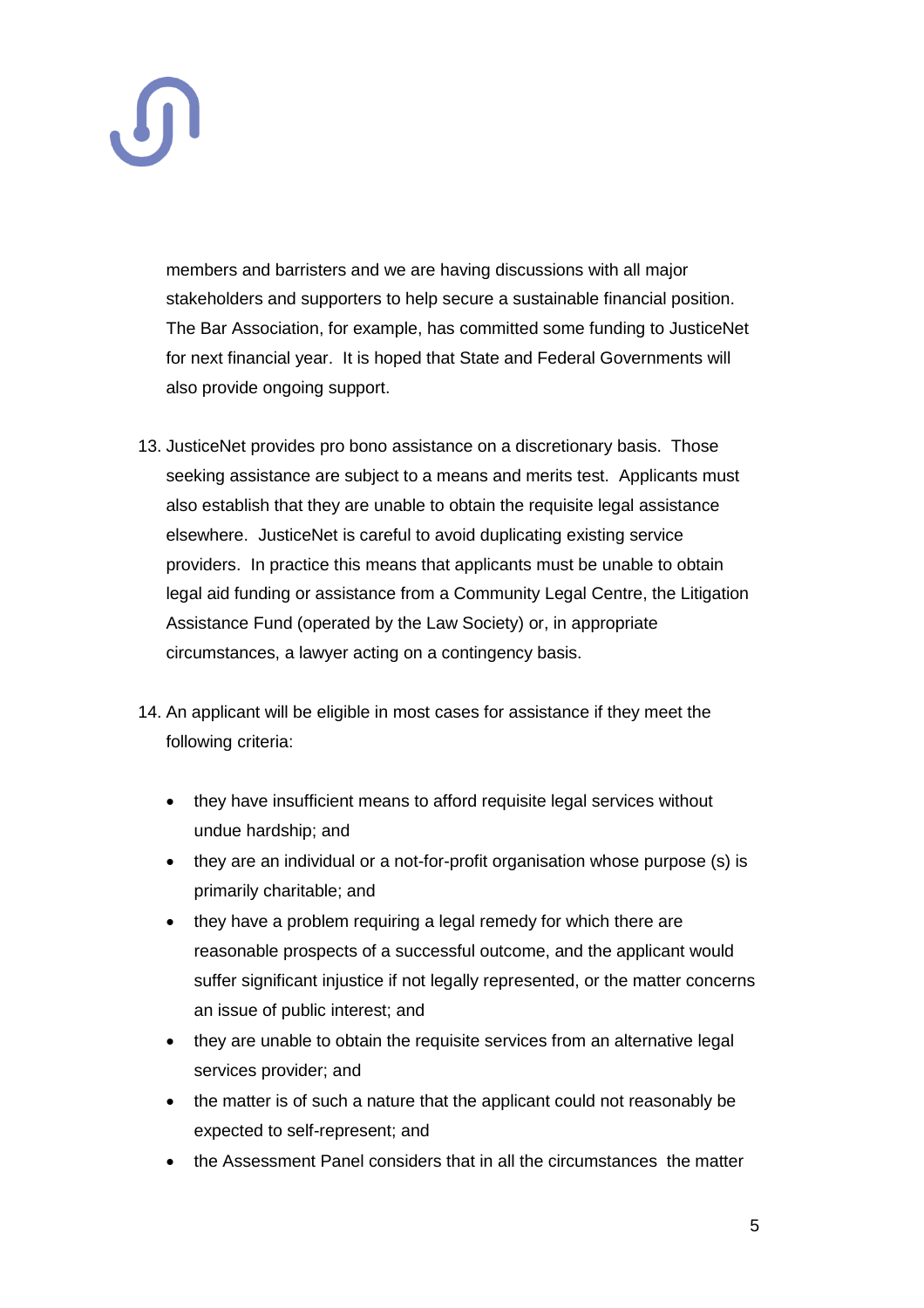

would be an appropriate use of available pro bono legal resources.

- 15. In its first few months of operation JusticeNet has dealt with a wide range of inquiries in areas such as administrative law, consumer credit, contract, landlord and tenant, not for profit issues and migration law. 16 matters have been referred to member firms and barristers for pro bono legal advice or representation. Many more matters have been referred to publicly-funded legal service providers, or other appropriate services such as the Law Society's Litigation Assistance Fund.
- 16. Several referrals have involved matters in the federal civil justice system. In one case a member firm and barrister provided pro bono assistance where a visa had been cancelled under the *Migration Act 1958*. The applicant's appeal to the AAT was successful. In another matter a member firm provided a charitable organisation with advice concerning a substantial penalty imposed by the Australian Taxation Office. The organisation received expert legal advice which led to the resolution of a dispute with the ATO.

# **Chapter 6**

- 17. *JusticeNet supports recommendations 6.1, 6.2, 6.3, 6.4 and 6.7*. JusticeNet considers that these practical recommendations are amongst the most important in the Report and have far reaching implications. However, in our view a *"no wrong door, no wrong number"* would only be effective if properly resourced and implemented in conjunction with the States and Territories. In our experience, while the increased use of 'warm referral' procedures would help to ensure effective so-called triage of legal need, clearly they would require significantly increased funding for the relevant services.
- 18. With our strong relationship and profile within the private legal profession, JusticeNet is well placed to improve the effective triage of legal need by using increased warm referral procedures. Many applicants who approach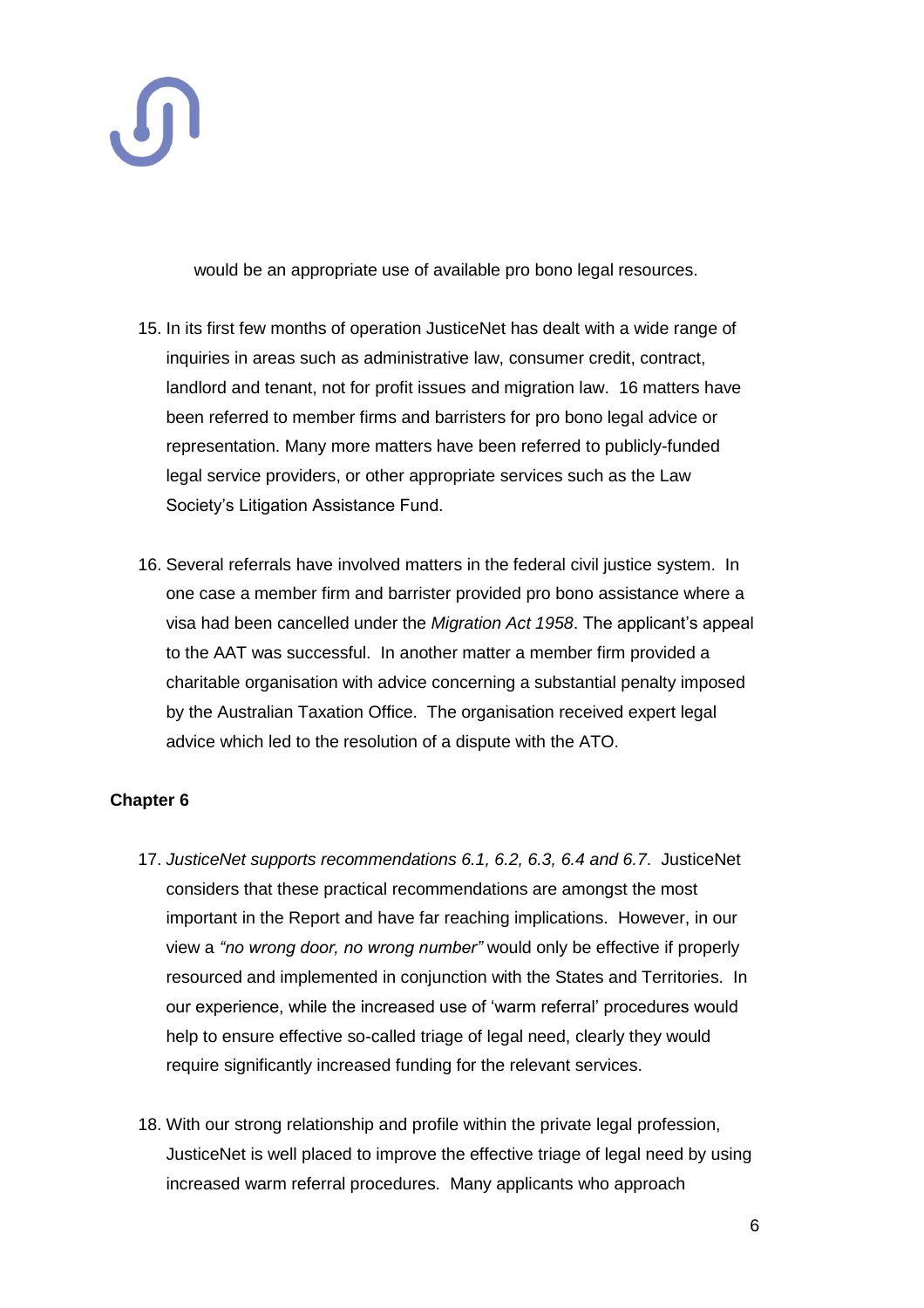JusticeNet are initially ineligible for pro bono assistance because they have not exhausted all other avenues for assistance. However, most such applicants have never heard of Community Legal Centres (CLCs), for example. A significant portion of staff time is spent on referring those clients to other appropriate services. A significant proportion of those clients are then unable to secure the requisite assistance from CLCs and return to JusticeNet.

- 19. Adequately funded pro bono groups can develop strategies designed to increase the accessibility of legal information and services among groups that may not be reached by more general programs. These services are there to catch those who slip through the cracks and look to pro bono assistance as last resort.
- 20. The JusticeNet model in South Australia is a good example of a 'joined up solution to service delivery'. It consists of legal assistance agencies and the private legal profession cooperating for the benefit of disadvantaged clients.

# **Chapter 8**

- 21. *JusticeNet supports recommendation 8.10*. We consider that the best and fairest approach to costs in public interest matters is for the costs obligations of the parties to be identified as early as possible.
- 22. JusticeNet does not limit assistance to public interest matters including test cases. However, we will endeavour to refer matters that are genuinely in the public interest. Whilst a number of Australian jurisdictions have recognised the benefit of public interest litigation and have amended their cost rules to facilitate such litigation (e.g. Order 62A of the Federal Court Rules) little use has been made of such powers. Including the recommended wording for costs orders in relevant legislation is a significant step forward in helping to ensure that public interest litigation is not stifled by impediments such as costs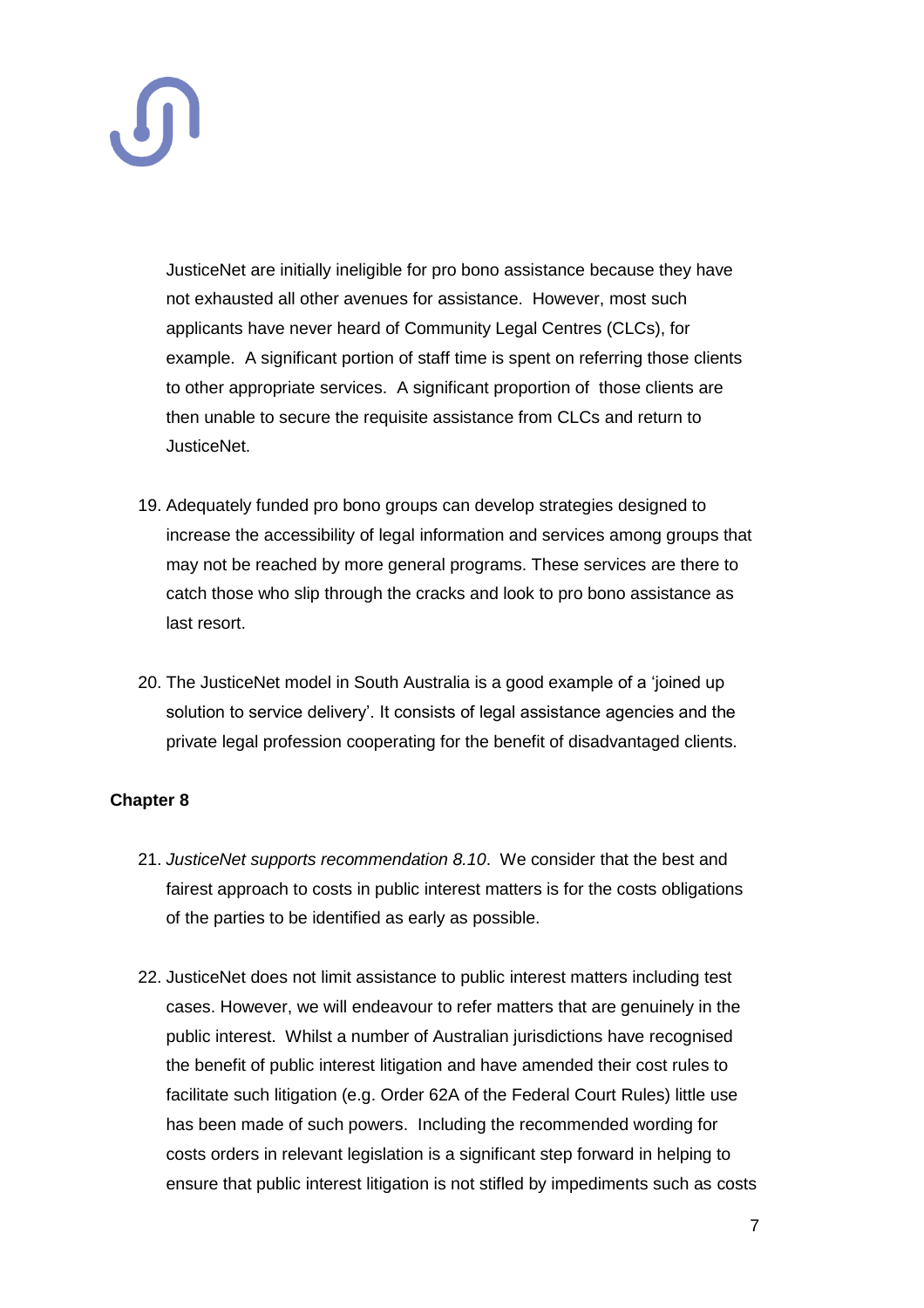

orders.

### **Chapter 11**

- *23. JusticeNet supports recommendations 11.1 and 11.2*. We consider that given the diverse and multi-stakeholder nature of the sector, a national coordination group is likely to improve legal assistance service delivery. *JusticeNet proposes that such a national coordination group should also include a representative of the pro bono clearing houses.*
- 24. It is disappointing that the Report is largely silent on the benefits of pro bono and the increasingly important role played by pro bono clearing houses in providing cost-effective access to justice services.
- 25. Coordinated pro bono legal service delivery, facilitated by the emergence of pro bono clearinghouses over the last decade or so, has been a standout development in access to justice in Australia. The legal profession makes a substantial contribution to access to justice by way of pro bono services that has helped close some of the gaps in pre-existing legal service.
- 26. However, to extract maximum benefit from the pro bono capacity in the profession requires the active involvement of Government. A *laisez fair* approach that regards the pro bono contribution to access to justice as solely a matter for the profession is inadequate. A pro bono strategy is essential to ensure the maximum long term benefits of this important contribution to access to justice.
- 27. JusticeNet urges the Government to make specific provision in the definition of legal assistance service providers for pro bono in future policy development and funding provision. In particular, JusticeNet recommends that the Government provide sufficient recurrent funding to pro bono clearing houses such as JusticeNet to ensure their continued operation and innovation.